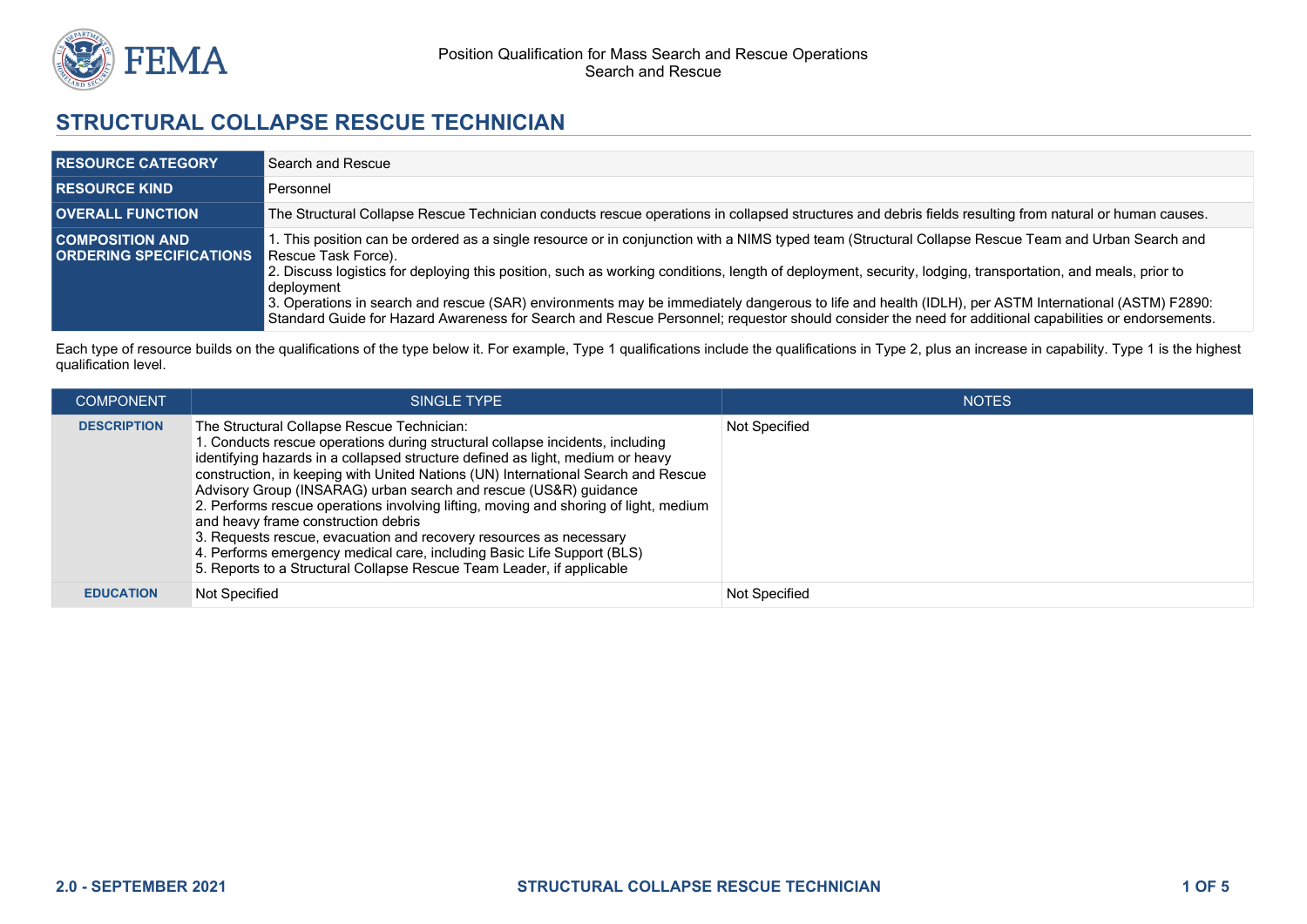

| <b>COMPONENT</b> | <b>SINGLE TYPE</b>                                                                                                                                                                                                                                                                                                                                                                                                                                                                                                                                                                                                                                                                                                                                                                                                                                                                                                                                                                                                                                                                                                                                                                                                                                                                                                                                                                                                                                                                                                                                                                                                                                            | <b>NOTES</b>  |
|------------------|---------------------------------------------------------------------------------------------------------------------------------------------------------------------------------------------------------------------------------------------------------------------------------------------------------------------------------------------------------------------------------------------------------------------------------------------------------------------------------------------------------------------------------------------------------------------------------------------------------------------------------------------------------------------------------------------------------------------------------------------------------------------------------------------------------------------------------------------------------------------------------------------------------------------------------------------------------------------------------------------------------------------------------------------------------------------------------------------------------------------------------------------------------------------------------------------------------------------------------------------------------------------------------------------------------------------------------------------------------------------------------------------------------------------------------------------------------------------------------------------------------------------------------------------------------------------------------------------------------------------------------------------------------------|---------------|
| <b>TRAINING</b>  | Completion of the following:<br>1. IS-100: Introduction to the Incident Command System, ICS-100<br>2. IS-200: Basic Incident Command System for Initial Response, ICS-200<br>3. IS-700: National Incident Management System, An Introduction<br>4. IS-800: National Response Framework, An Introduction<br>5. Technician-level training in keeping with National Fire Protection Association<br>(NFPA) 1670: Standard on Operations and Training for Technical Search and<br>Rescue Incidents in the following areas:<br>a. General requirements<br>b. Rope rescue, low angle<br>c. Structural collapse SAR<br>d. Confined space rescue (permit-required, non-mine and non-cave environments)<br>e. Water rescue<br>f. Machinery rescue<br>g. Trench and excavation SAR<br>6. NFPA 1006: Standard for Technical Rescue Personnel Professional<br>Qualifications (excluding Chapter 1, Section 1.3.3), or equivalent<br>7. NFPA, ASTM International (ASTM) or equivalent structural collapse SAR training<br>program that the Authority Having Jurisdiction (AHJ) has verified and that covers the<br>following position-specific skills and aptitudes:<br>a. SAR hazard awareness, navigation and survival training, or equivalent<br>b. Use, care, inspection and maintenance of Personal Protective Equipment (PPE),<br>tools, devices and equipment specific to this position and subspecialties<br>8. NFPA 1072: Standard for Hazardous Materials/Weapons of Mass Destruction<br>Emergency Response Personnel Professional Qualifications<br>9. FEMA GPS awareness course, or equivalent<br>10. FEMA Structural Collapse Specialist course, or equivalent | Not Specified |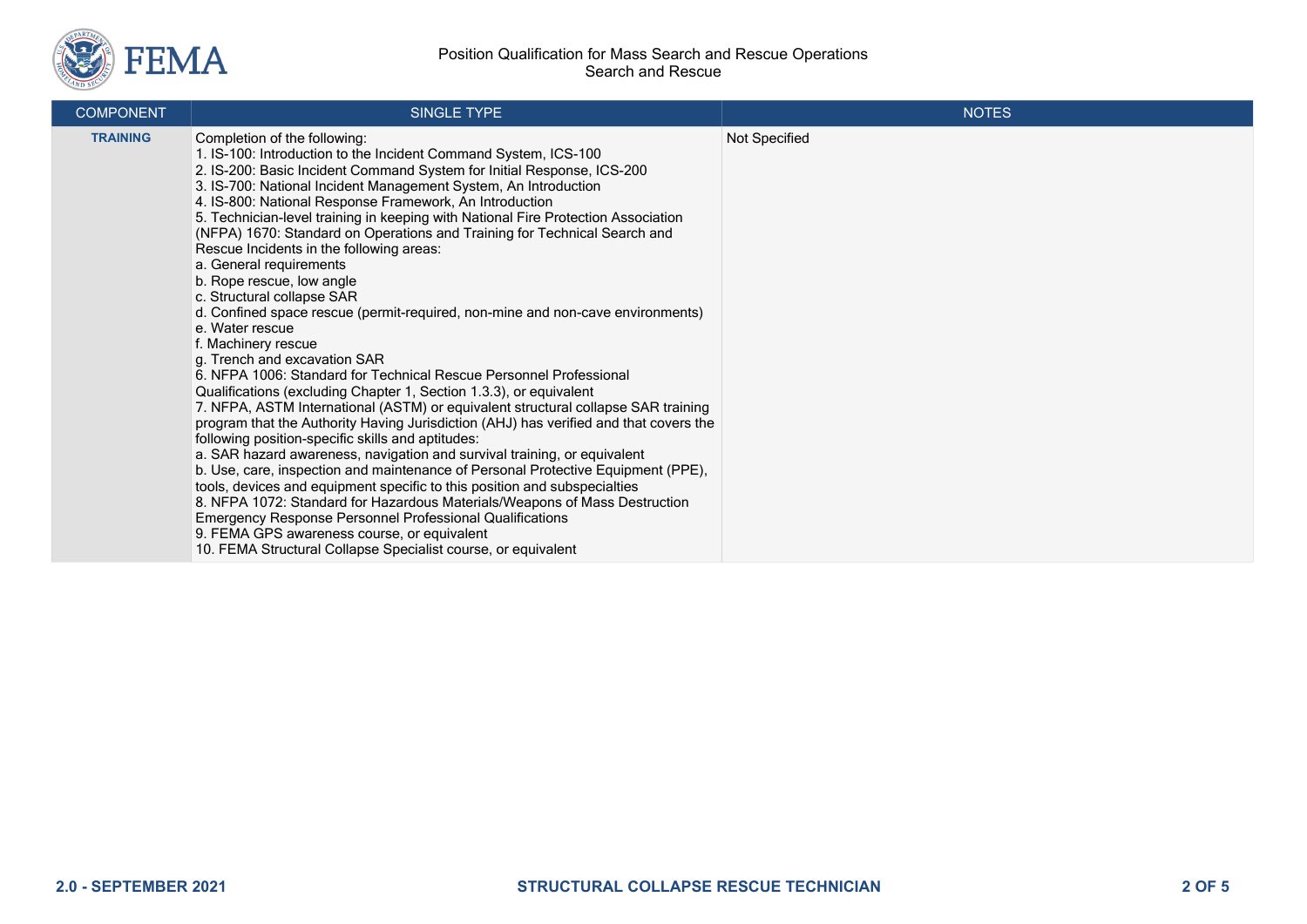

| <b>COMPONENT</b>                          | <b>SINGLE TYPE</b>                                                                                                                                                                                                                                                                                                                                                                                                                                                                                                                                                                                                                                                                                                                                                                                                                                                                                                                                                                                                                                                                                                                                       | <b>NOTES</b>                                                                                                                                                                                                                                                                                          |
|-------------------------------------------|----------------------------------------------------------------------------------------------------------------------------------------------------------------------------------------------------------------------------------------------------------------------------------------------------------------------------------------------------------------------------------------------------------------------------------------------------------------------------------------------------------------------------------------------------------------------------------------------------------------------------------------------------------------------------------------------------------------------------------------------------------------------------------------------------------------------------------------------------------------------------------------------------------------------------------------------------------------------------------------------------------------------------------------------------------------------------------------------------------------------------------------------------------|-------------------------------------------------------------------------------------------------------------------------------------------------------------------------------------------------------------------------------------------------------------------------------------------------------|
| <b>EXPERIENCE</b>                         | Knowledge, Skills and Abilities:<br>1. Knowledge of structural collapse rescue and associated hazards, including<br>recognition of the various types of building/structural collapses and their impacts<br>2. Understanding of rescue procedures in building/structural collapse environments<br>during day and night operations<br>3. Ability to carry out the following:<br>a. Technical rescue<br>b. Rope rescue<br>c. Structural collapse SAR<br>d. Confined space SAR<br>e. Machinery rescue<br>f. Trench and excavation SAR<br>Experience:<br>1. Demonstrated experience in scene management and dynamic risk assessment<br>2. Experience with relevant building/structural collapses, confined space operations<br>and rope rescue techniques<br>3. Experience in identifying hazards, including potentially hazardous operating<br>environments<br>4. Completion of a Structural Collapse Rescue Technician Position Task Book (PTB)<br>or equivalent documentation that validates and verifies (by AHJ) the successful<br>completion of all skills and demonstrated ability to perform skills in exercises and/or<br>actual incident operations | NFPA 1006: Standard for Technical Rescue Personnel Professional Qualifications<br>and NFPA 1670: Standard on Operations and Training for Technical Search and<br>Rescue Incidents address these requirements.                                                                                         |
| <b>PHYSICAL/MEDICAL</b><br><b>FITNESS</b> | 1. Arduous<br>2. Meets minimum physical fitness and swimming standards, in accordance with the<br>AHJ's job-related physical ability test (JRPAT)<br>3. Maintains AHJ-determined medical fitness standards suitable for the environment<br>and typing; NFPA 1582: Standard on Comprehensive Occupational Medical<br>Program for Fire Departments meets or exceeds this medical fitness standard<br>4. Maintains immunizations in accordance with the U.S. Department of Health and<br>Human Services Centers for Disease Control's (CDC) immunization<br>recommendations<br>5. Is able to work while wearing appropriate PPE                                                                                                                                                                                                                                                                                                                                                                                                                                                                                                                             | 1. The NIMS Guideline for the NQS defines physical/medical fitness levels for NIMS<br>positions.<br>2. PPE is mission specific and may vary by work environment; it includes protective<br>footwear, protective clothing for skin exposure, eye and ear protection, respirators,<br>gloves and masks. |
| <b>CURRENCY</b>                           | 1. Annual refresher of rescue skills and abilities in structural collapse environments<br>2. Functions in this position during an operational incident, planned event, exercise,<br>drill or simulation at least once every three years<br>3. Background checks as applicable law permits or requires<br>4. Keeps immunizations up to date and commensurate with mission assignment<br>5. Completion of a quantitative respiratory protection fit test, in keeping with<br>Occupational Safety and Health Administration (OHSA) 29 Code of Federal<br>Regulations (CFR) Part 1910.134: Respiratory Protection                                                                                                                                                                                                                                                                                                                                                                                                                                                                                                                                            | Provider must carry out and use any background checks as applicable law specifies.<br>This may include a background check completed within the past 12 months; a sex-<br>offender registry check; and a local, state and national driving and criminal history.                                       |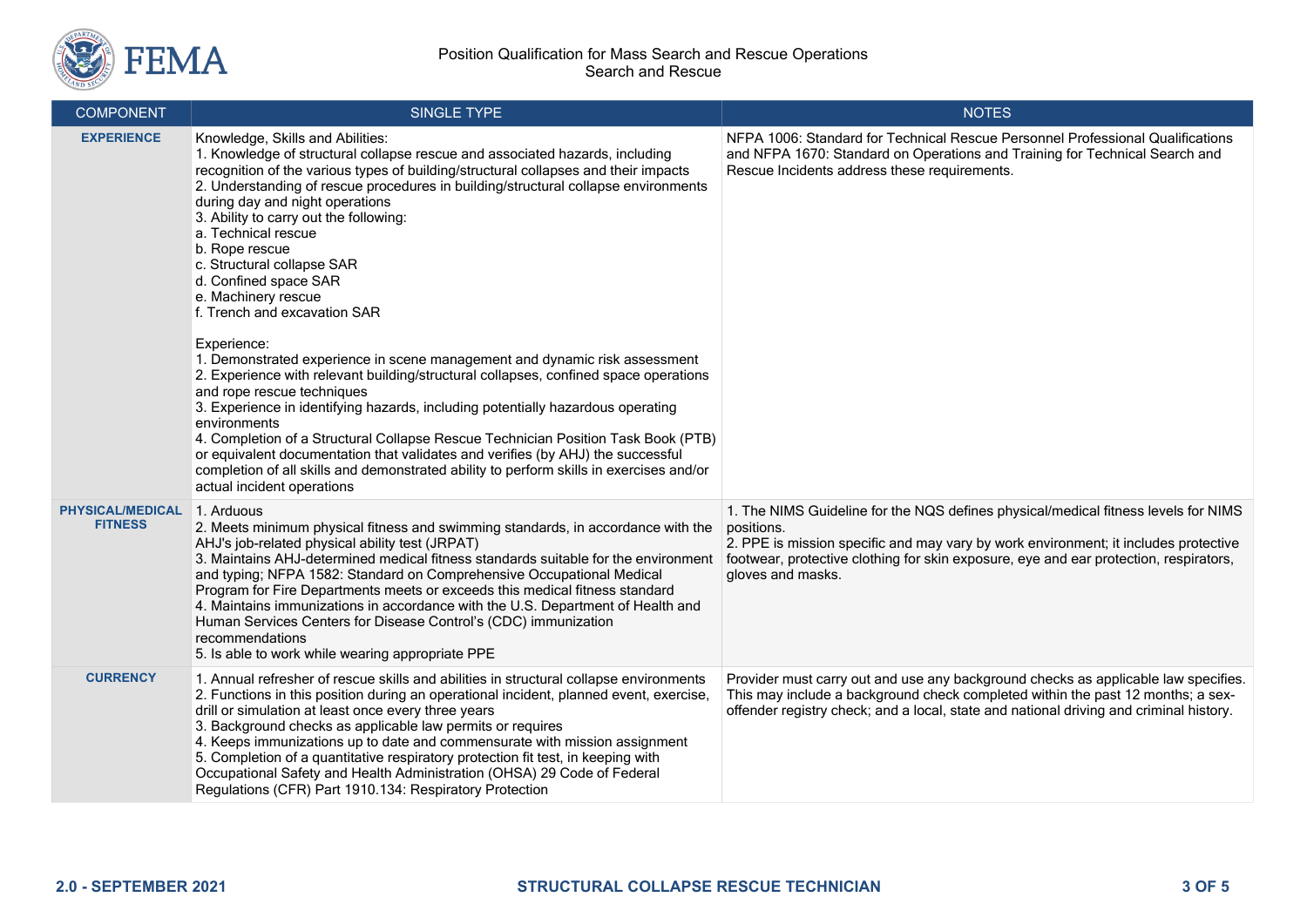

## Position Qualification for Mass Search and Rescue Operations Search and Rescue

| <b>COMPONENT</b>        | SINGLE TYPE                                                                         | <b>NOTES</b>                                                                          |
|-------------------------|-------------------------------------------------------------------------------------|---------------------------------------------------------------------------------------|
| <b>PROFESSIONAL AND</b> | I. AHJ-required medical care certification or recertification, including BLS,       | 1. AHJ determines which emergency medical certifications meet the minimum             |
| <b>TECHNICAL</b>        | cardiopulmonary resuscitation (CPR) and automated external defibrillator (AED)      | criteria, which could include first aid, CPR, BLS or Advanced Life Support (ALS).     |
| <b>LICENSES AND</b>     | 2. Certification or completion of structural collapse, confined space and high- and | $\vert$ 2. AHJ determines other additional certifications in accordance with NFPA and |
| <b>CERTIFICATIONS</b>   | low-angle training related to position standards                                    | ASTM SAR standards, or equivalent.                                                    |